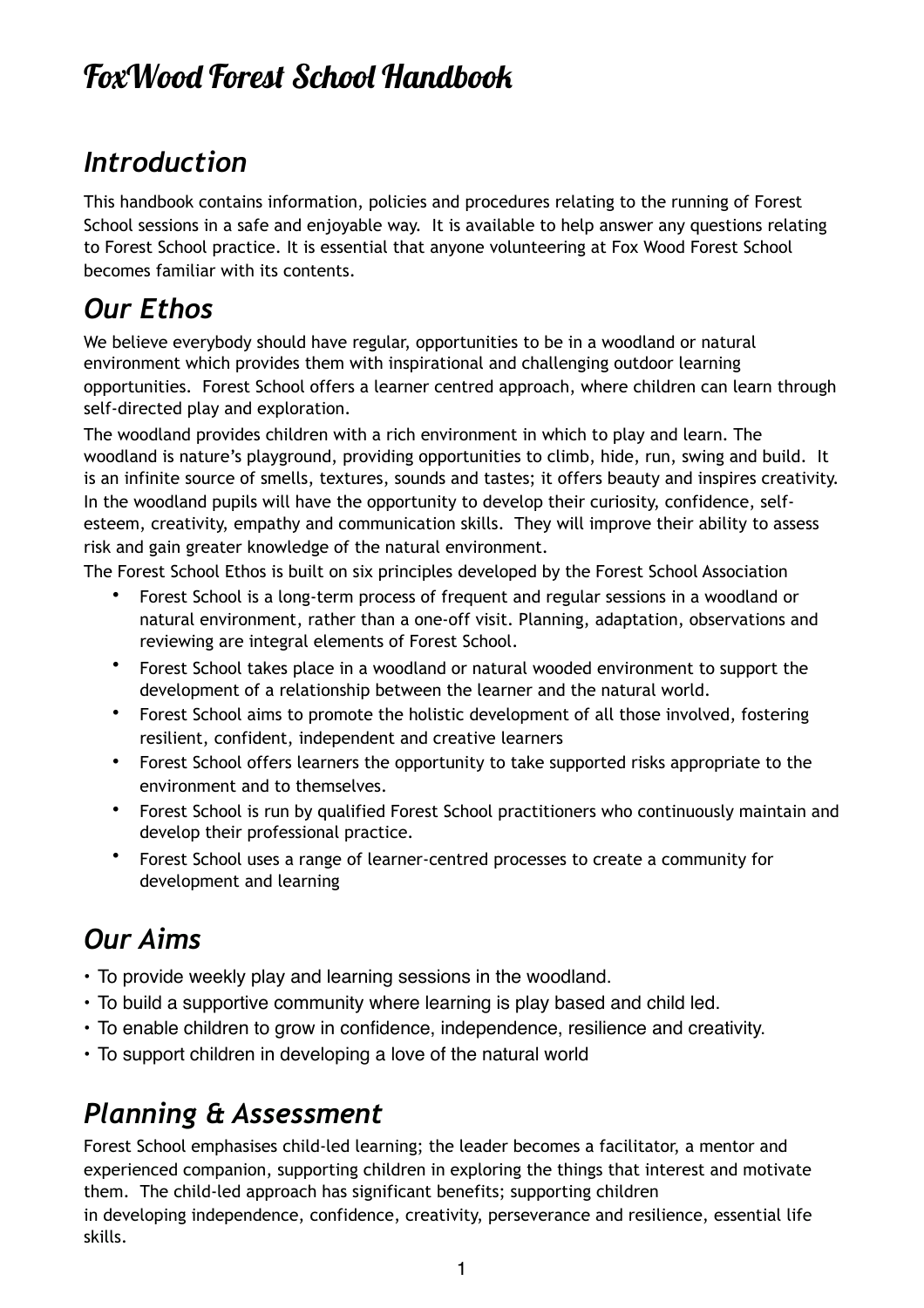Forest School sessions focus on meeting the needs of the whole child. Weekly plans are based on observations from the previous weeks session and are therefore centred on the interests and needs of each individual group.

# *Activities*

Activities will vary according to the age, ability and experience of participants. Examples of what Forest School might include:

- Woodland and nature exploration
- Building dens and other structures
- Fires and cooking
- Games and invitations for imaginative play
- Natural crafts
- Using tools, such as knives and saws
- Scavenger hunts and adventure
- Seasonal celebrations
- Songs stories
- Time to reflect and share with the group

# *The Benefits*

Research now backs the importance of children spending time in natural outdoor spaces, children are stimulated by the outdoors and over time being part of a Forest School increases their selfbelief, confidence, learning capacity, enthusiasm, communication, problem-solving skills and emotional well-being.

- *Physical health benefits:* The Forest School setting gives children space and freedom within defined boundaries. It gives them the opportunity to run, balance, jump and climb and consequently over time it helps them to become more spatially aware, physically stronger and more resilient.
- *Mental health benefits:* Spending time in green spaces reduces cortisol (a stress chemical) in the brain and therefore has a calming influence. The reduction in cortisol also increases receptivity for building neural pathways (learning) in the brain.
- *Social benefits:* When playing outside communication, team building and language skills are developed. Children's play tends to be more creative, imaginative and cooperative. Forest School provides endless opportunities for co-operation, social interactions and sharing.
- *Risk awareness:* Children learn about risk taking and risk assessment. Children who are exposed to appropriate levels of risk at a young age are less likely to make bad judgements in the future.
- *Behaviour:* Due to the calming effect on the brain and the increase in physical space outside, improved behaviour is often noticed. ADHD symptoms are not as apparent when children are playing in natural spaces.
- *Building self-confidence:*Forest School helps children to develop their confidence as they learn to solve problems and be creative and imaginative. They can take their new-found confidence into school and into other areas of their lives. Forest School can be particularly effective for children who struggle with the confines of the classroom environment.